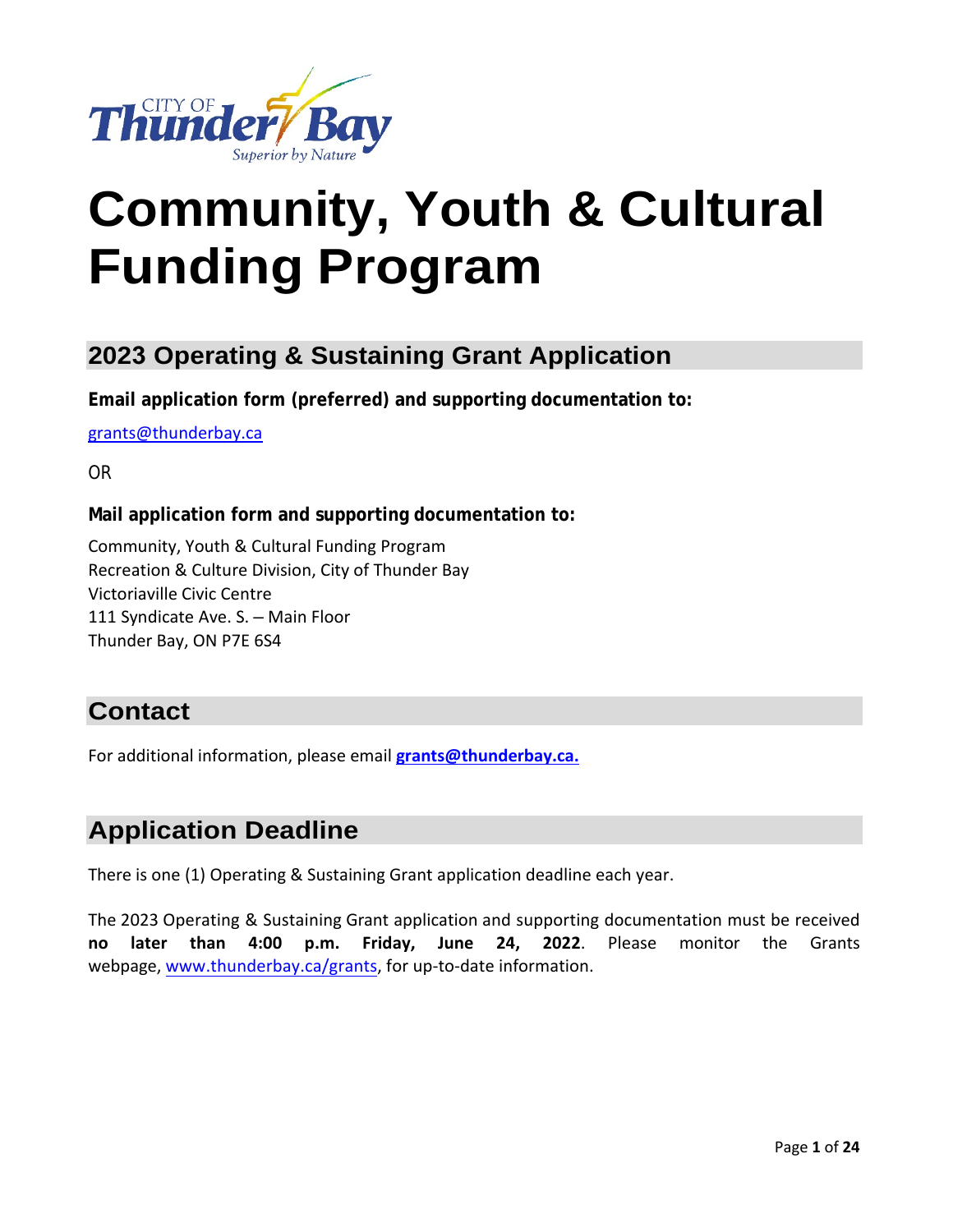## **Checklist to Help You Complete the Grant Application**

To consider an application, the City requires that the following information be submitted.

All information, including supporting documentation, must be included with the application and submitted by the intake deadline. Should all items not be received in full by the deadline, this application will be considered incomplete and deemed ineligible to continue with the review process.

Should the Review/Administration Team request clarification or additional information as part of the review process, applicants will be sent a letter via email correspondence. Applicants will have two (2) weeks from the date of the letter to provide all requested information and any supporting documentation to the Review/Administration team. In the event that the information is not received from the applicant by the two (2) week deadline **OR** the information is found to be insufficient/incomplete, no further correspondence will be made with the applicant and all information received to date will be used in making the final review decision. Note: Applicants in the Sustaining Grant category may be provided with additional information requests.

#### **Important: Please be sure to return the completed checklists below with the application.**

#### **Reminders & Supporting Documentation Checklist**

Operating & Sustaining Grant applicants must:

 **Connect with a Recreation & Culture Division representative to discuss grant eligibility** *prior* **to starting the application processif the organization is a new applicant OR has not received funding**  in the past three years. Please email [grants@thunderbay.ca](mailto:grants@thunderbay.ca) to connect with the relevant funding stream supervisor and identify the representative that you spoke/met with.

**Name of Representative:**

**Point of Contact Date:**

- $\Box$  Fill in every section of the Community, Youth & Cultural Funding Operating & Sustaining Grant application form and indicate the requested funding term.
- $\Box$  Complete the correct budget form (refer to page 5 for additional details). Forms are available via the [www.thunderbay.ca/grants](http://www.thunderbay.ca/grants) Community, Youth & Cultural Funding Program webpage.
- $\Box$  Include documentation of confirmed funding from other sources, i.e. funding approval confirmation email, letter, etc.
- $\Box$  Include a declaration of assets, as well as a copy of the Board's deficit reduction plan if the financial statements indicate a deficit of 10% or more.
- $\Box$  Include a three (3) to five (5) year strategic or business plan. The plan must cover the entire requested funding term. Note: If previously submitted to the Community, Youth & Cultural Funding Program, please state the application year. Year: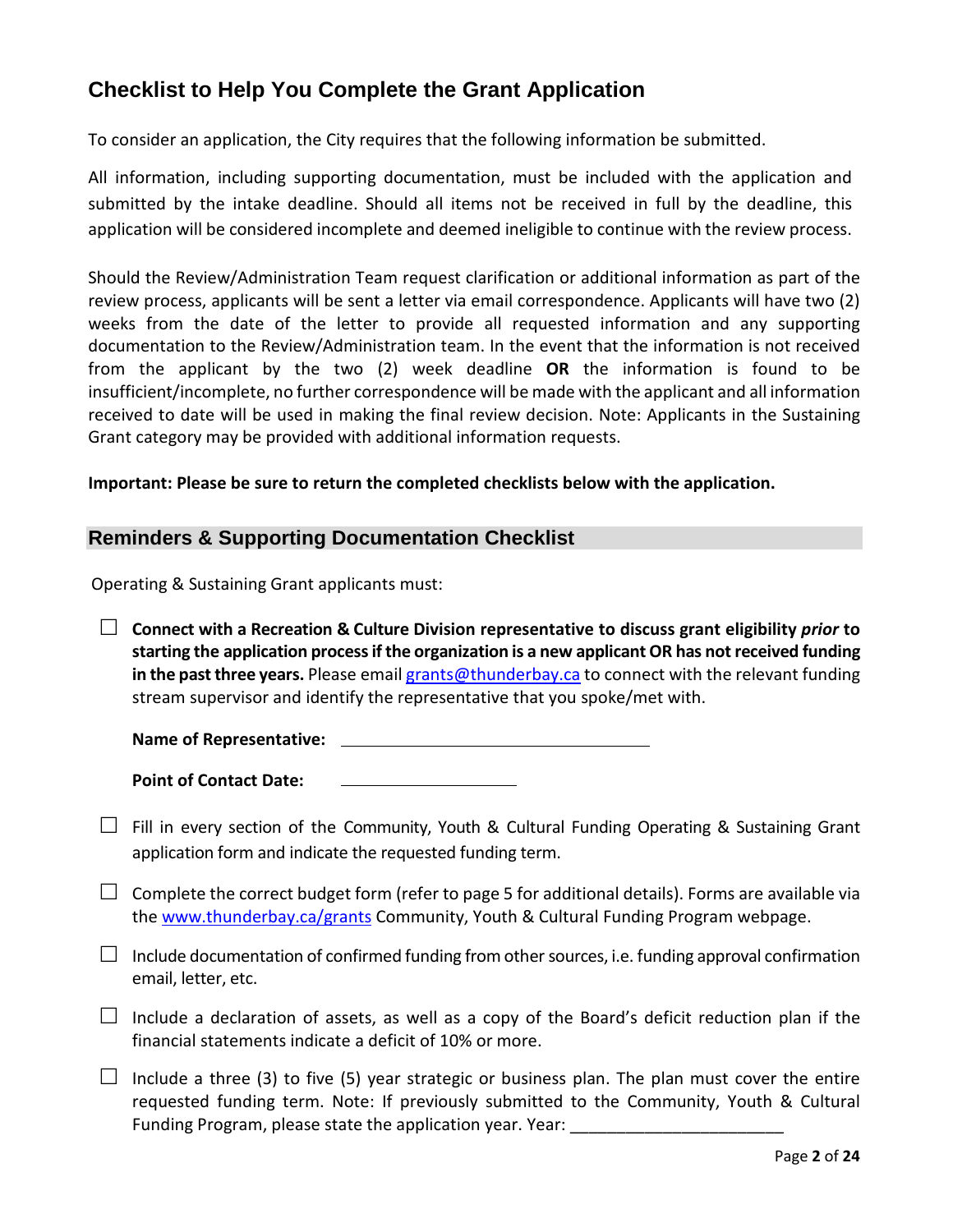Include a constitution and by-laws or letters patent (first-time applicants only) **OR** include any updates and/or amendments to the organization's constitution, by-laws, or letters patent document, as necessary.

 $\Box$  Include the fee schedule for any services provided by your organization, if applicable.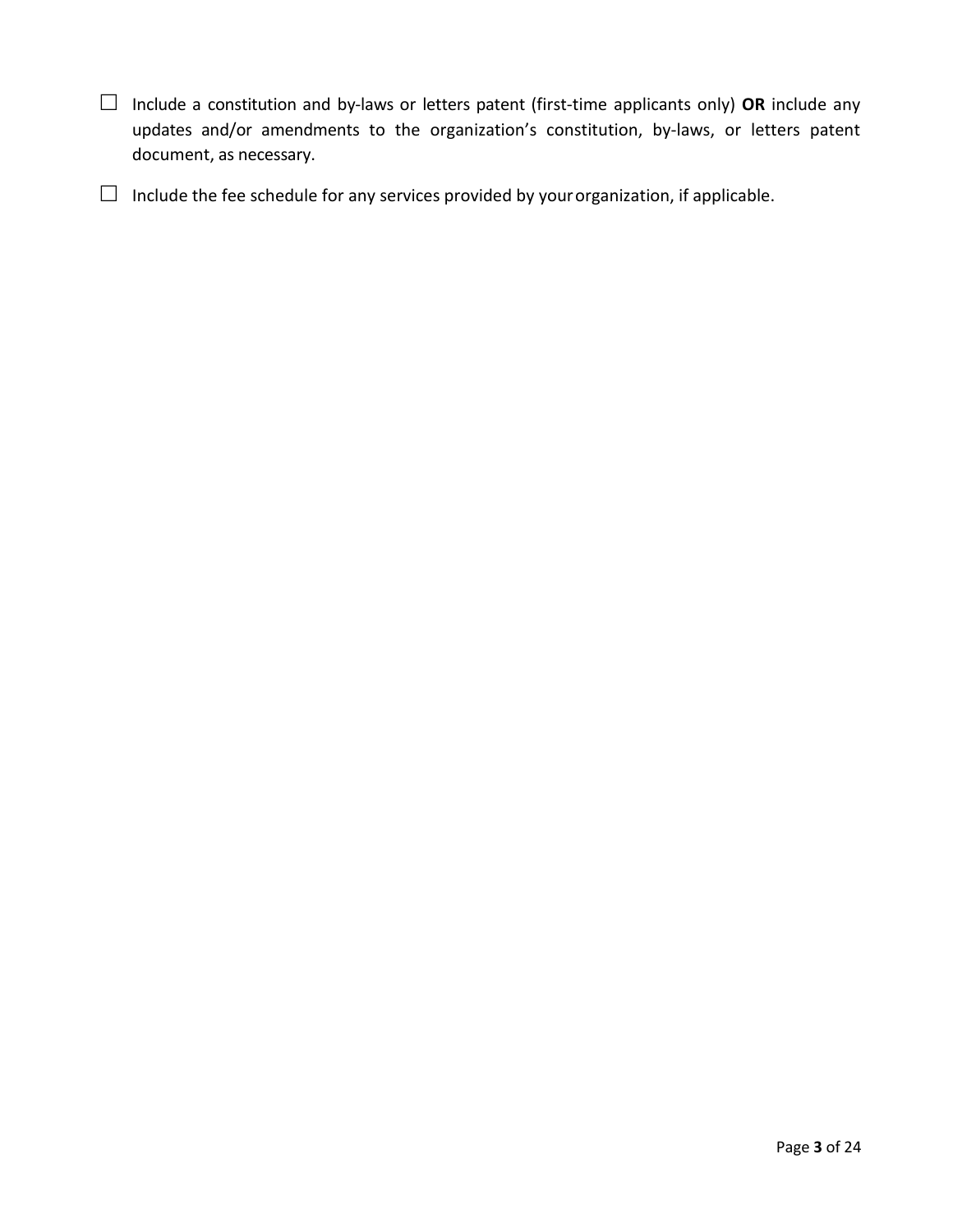## **Financial Statements**

All Audits, Review Engagements, and Notice to Reader Engagements must be prepared by an **external, independent Chartered Professional Accountant (CPA).** The highest level of financial statements available is always preferred.

Statements must be as up-to-date as possible. If the prior fiscal year's statements are not yet available, please submit the most recent available statements and indicate when the prior year's statements will be provided to the City for review.

**Important: Please be sure to return the completed checklist below with the application. Ensure that the submitted Financial Statements include prior year comparative figures.**

#### **Required: Organization's Total Annual Revenue^ & Associated Financial Statements**

*The required level of financial statements is based on the organization's total annual revenue.*

Please select the box beside the financial statements that are attached to this application and initial the respective area.

| \$500,000 or more   |                                | Audited Financial Statements Financial statements attached - initial:                                                                                                                                                                                                                                                                                                          |
|---------------------|--------------------------------|--------------------------------------------------------------------------------------------------------------------------------------------------------------------------------------------------------------------------------------------------------------------------------------------------------------------------------------------------------------------------------|
| \$100,001-\$499,999 | or                             | Audited Financial Statements Financial statements attached - initial:                                                                                                                                                                                                                                                                                                          |
|                     |                                | Review Engagement - Only accepted if the audit requirement has been waived<br>in accordance with the Ontario Not-for-Profit Corporations Act.                                                                                                                                                                                                                                  |
| \$100,000 or less   | <b>Review Engagement</b><br>or | Financial statements attached – initial:                                                                                                                                                                                                                                                                                                                                       |
|                     | Corporations Act.              | Notice to Reader Engagement - Only accepted if the review engagement<br>requirement has been waived in accordance with the Ontario Not-for-Profit                                                                                                                                                                                                                              |
|                     | or<br>\$10,000 or less.*       | Board-Approved Internal Financial Statements: At minimum, this must<br>include a Statement of Financial Position (also known as a Balance Sheet),<br>Statement of Operations (also known as an Income Statement), and<br>Statement of Changes in Net Assets/Deficiency (also known as Statement of<br>Retained Earnings/Loss) - Only accepted if the requested grant amount is |

*\* In this case, additional information may be requested during the review process.*

^The total annual revenue pertains to the prior fiscal year.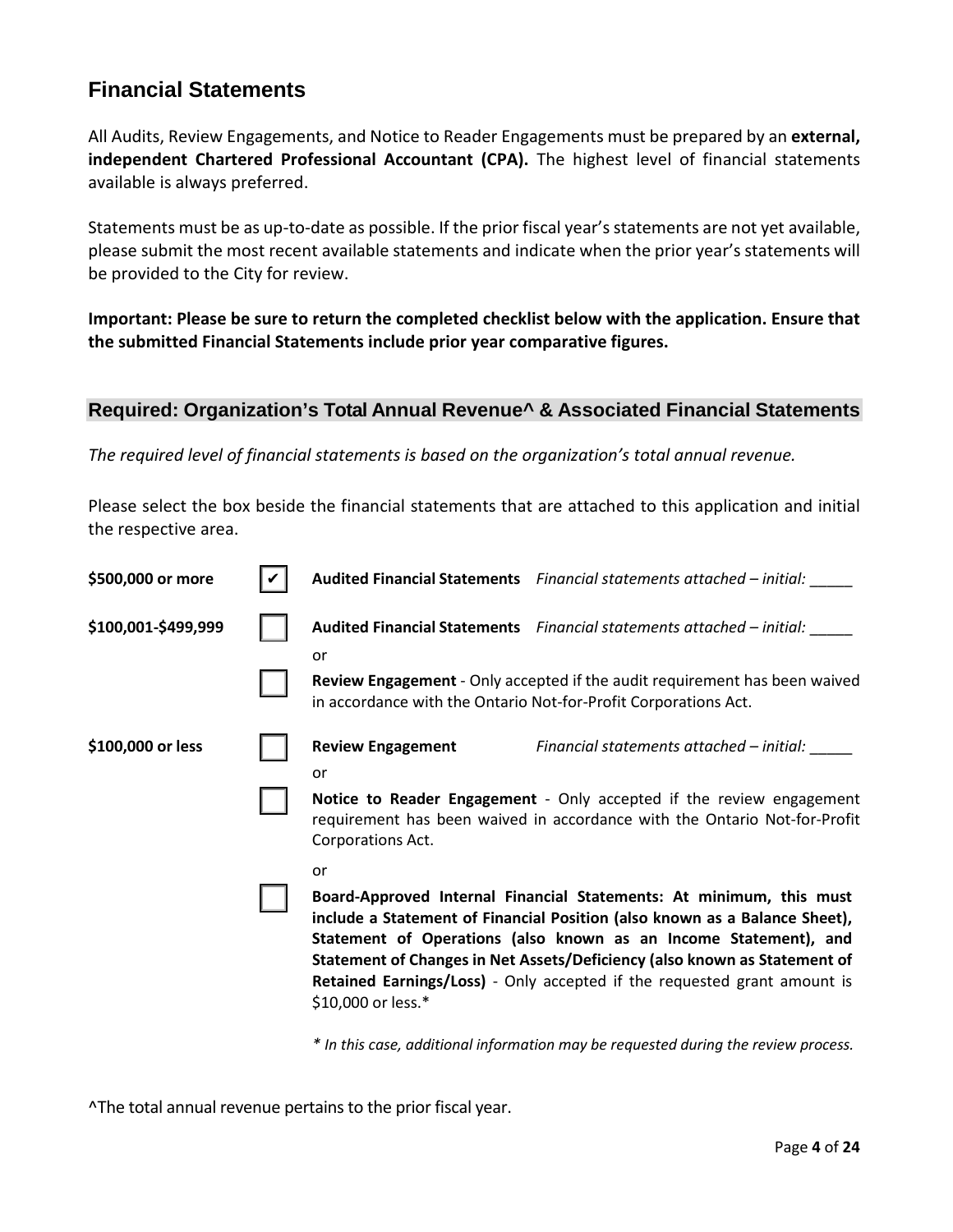## **Budget Forms**

*Note: Multi-year funding requests must provide budget projections for all request years.*

For organizations applying for the **Community** or **Youth** funding streams:

□ **Budget Statement Form**, available via the [www.thunderbay.ca/grants](http://www.thunderbay.ca/grants) Community, Youth & Cultural Funding Program webpage.

For organizations applying for the **Cultural** funding stream:

 **Arts & Heritage Organization Financial & Statistical Forms** (separate Excel spreadsheets), available via the [www.thunderbay.ca/grants](http://www.thunderbay.ca/grants) Community, Youth & Cultural Funding Program webpage.

Alternately, cultural organizations may provide a copy of their [Canadian Arts Data / Données sur les](https://www.thecadac.ca/login.aspx)  [arts au Canada](https://www.thecadac.ca/login.aspx) (CADAC) forms.

#### **Application Submission**

Please submit the completed application form and checklist contents **via email** to [grants@thunderbay.ca.](mailto:grants@thunderbay.ca) Provide only the required documents/support material requested in this application form.

If an applicant is unable to submit via email, they may submit an application **via hard copy**. Applicants who choose to submit a hard copy must include an electronic version of all contents on a USB inside the submission envelope. *Note: The provided contents will not be returned to the applicant.* 

#### **Reporting**

If the organization does not submit an Operating Grant application in the year immediately following an approved Operating Grant allocation, e.g. 2023-2025, a post-grant report is required **within three (3) months** of the end of the funding term.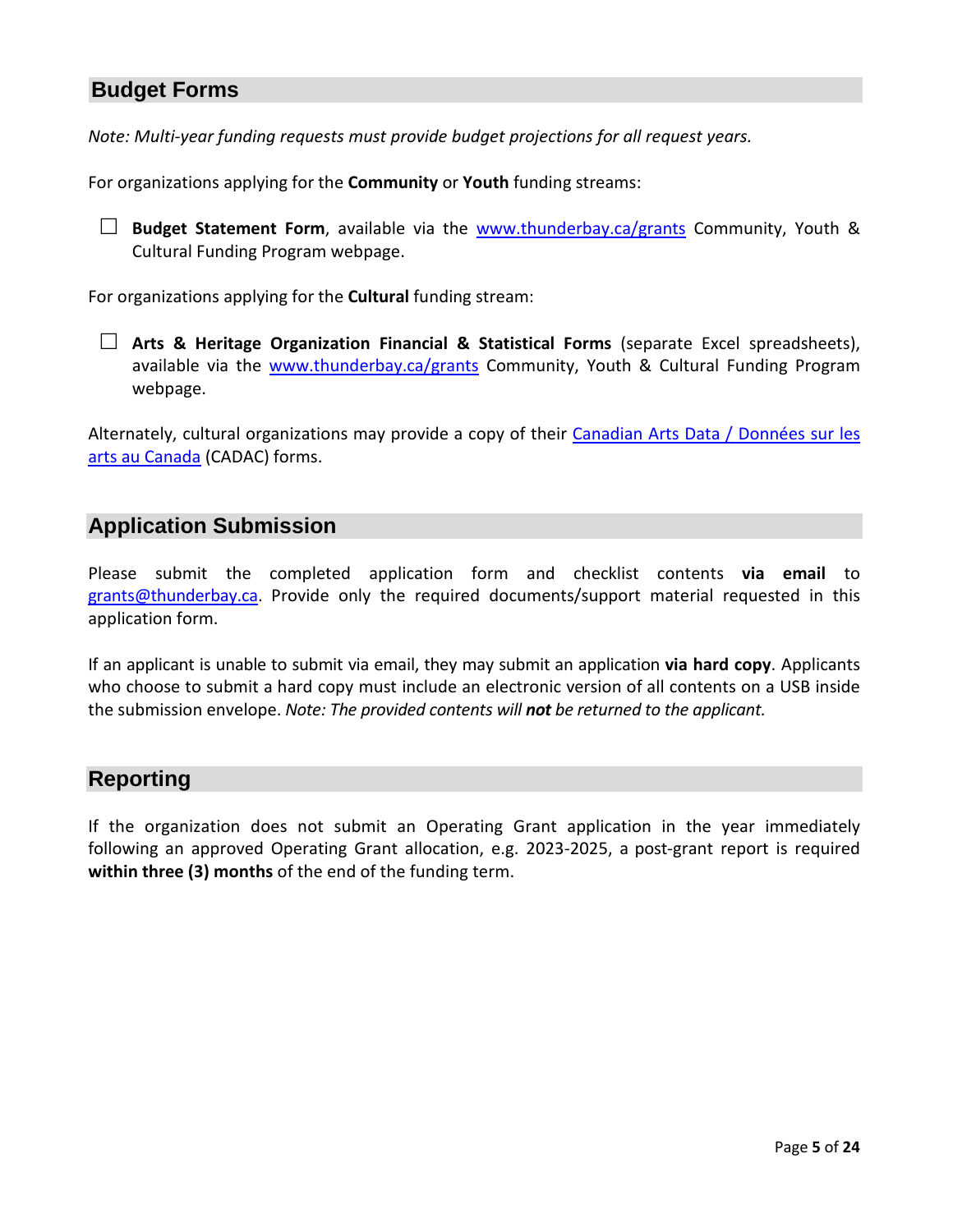## **2023 OPERATING & SUSTAINING GRANT APPLICATION**

**Submission Deadline: 4:00 p.m. Friday, June 24, 2022**

*Please complete all sections and provide additional information where required.* 

**Email application form (preferred) and supporting documentation to:**

#### [grants@thunderbay.ca](mailto:grants@thunderbay.ca)

OR

#### **Mail application form and supporting documentation to:**

Community, Youth & Cultural Funding Program Recreation & Culture Division, Community Services Department | City of Thunder Bay Victoriaville Civic Centre | 111 Syndicate Ave. S. – Main Floor | Thunder Bay, ON | P7E 6S4

**Funding Stream: Please select one (1) area from the options listed below.**

| $\Box$ Community Funding | $\Box$ Youth Funding | $\Box$ Cultural Funding |
|--------------------------|----------------------|-------------------------|
|                          |                      |                         |

*Note: Please ensure that this application is typed, not handwritten.* 

#### **1. Organization**

| Name      |             |             |
|-----------|-------------|-------------|
| Address   |             |             |
| City      | Province ON | Postal Code |
| Telephone |             |             |
| Email     |             |             |

#### **2. Primary Contact Person**

Provide a **current contact** that is knowledgeable about both the application and your organization. This person will serve as the main point of contact, including all official correspondence.

| Name      |          |    |             |
|-----------|----------|----|-------------|
| Address   |          |    |             |
| City      | Province | ON | Postal Code |
| Telephone |          |    |             |
| Email     |          |    |             |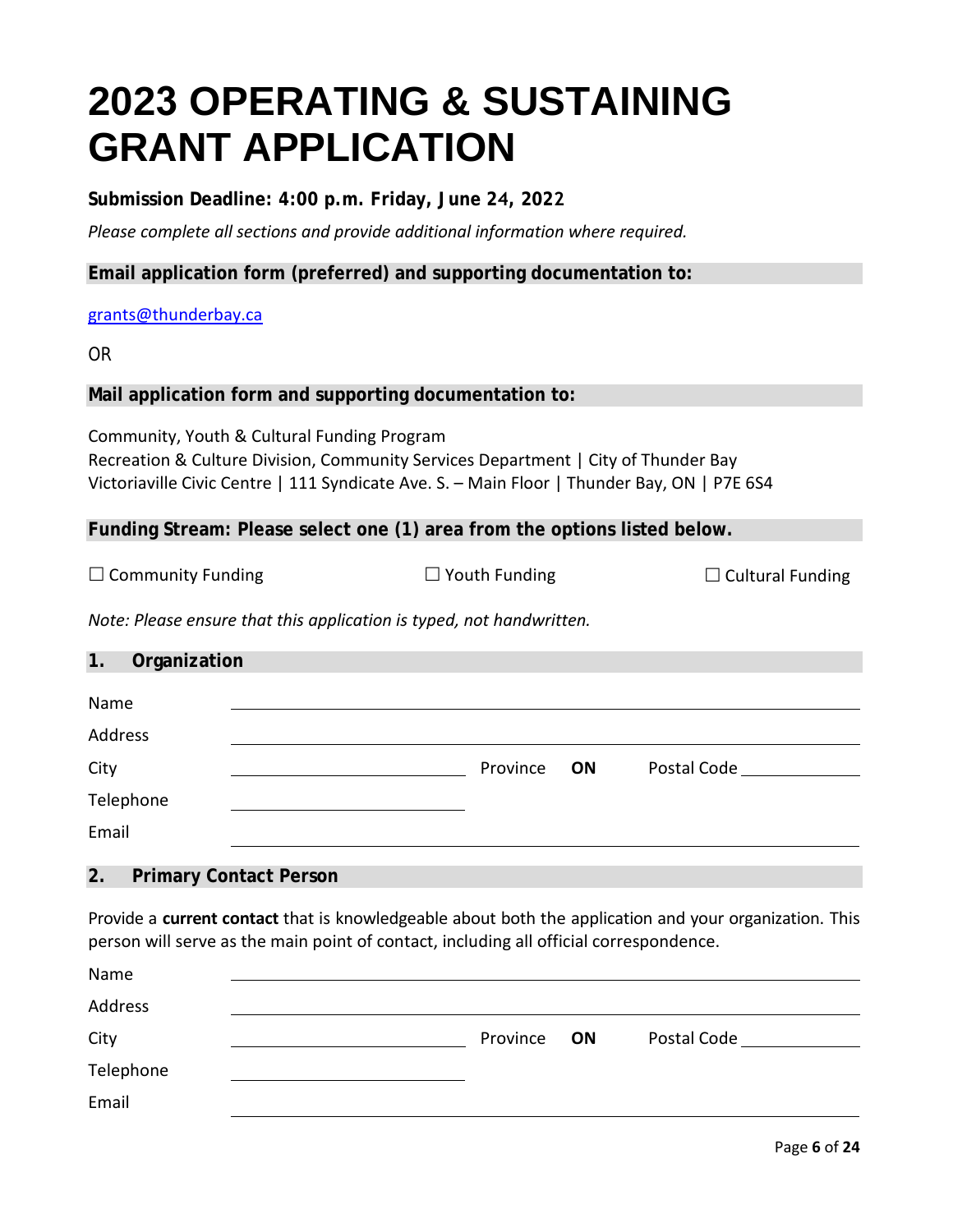#### **3. Financial Assistance Requested**

Requested **2023 Operating & Sustaining Grant** dollar amount: **\$**

**%**  City's contribution as a percentage of your total budgeted expenditures:

*Please refer to pages 2 and 4 of the Guidelines & Criteria document regarding percentage.* 

Please indicate the requested term for funding:

**Operating Grant:** Three (3) year maximum

 **Sustaining Grant**: Five (5) year maximum – Sustaining Grant recipients have been pre-approved by City Council to receive recurring funding, please select operating if you did not receive sustaining funding in 2022.

Does the organization plan to reapply for another grant at the end of the funding term?

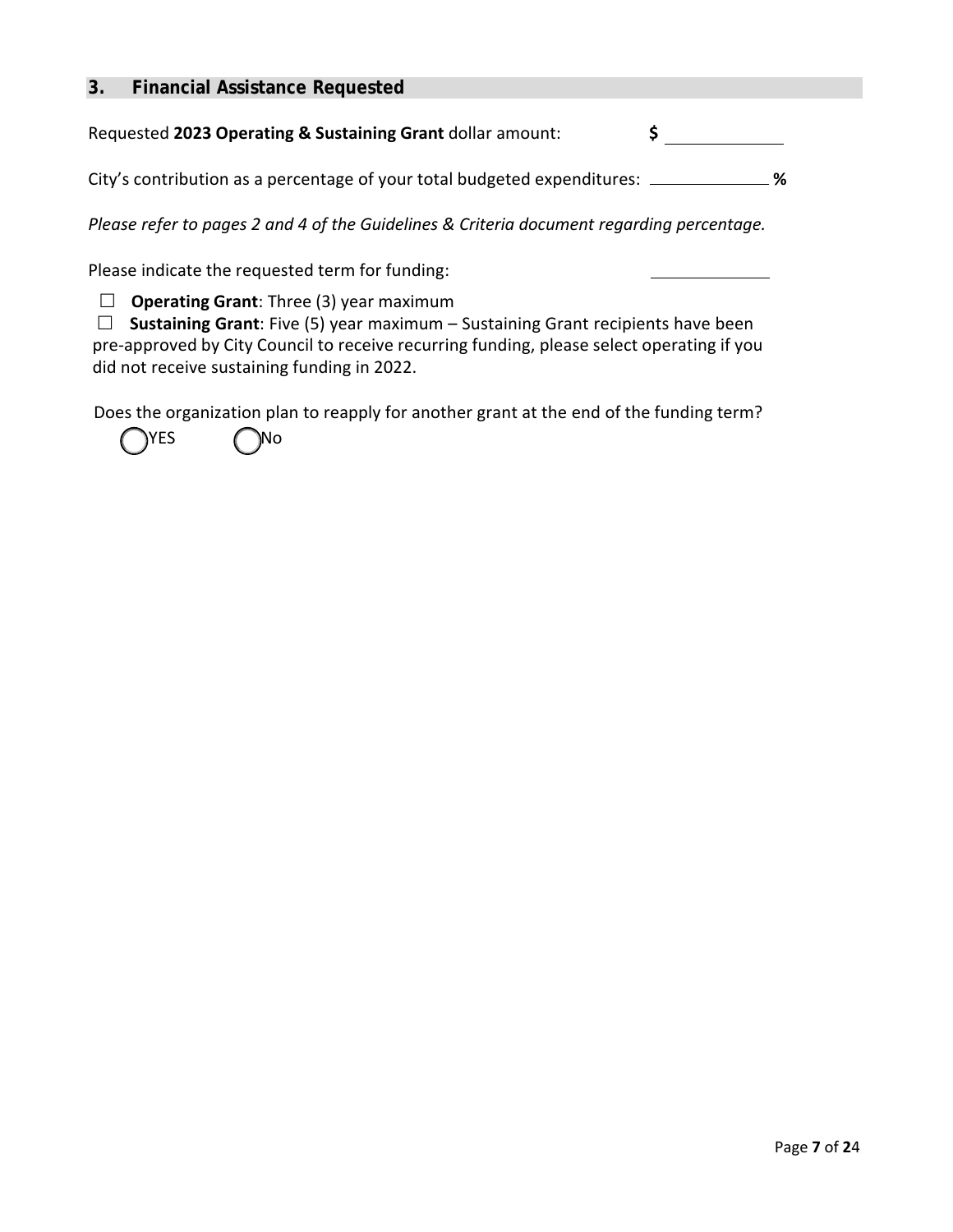#### **4. Has the organization made a previous request to the City of Thunder Bay for any financial assistance?**

 $NO$   $O$   $YES$   $D$ 

If YES, complete the following:

| Year(s) Requested Amount Requested (\$) | Amount Received/Approved (\$) Program / Source |  |
|-----------------------------------------|------------------------------------------------|--|
|                                         |                                                |  |
|                                         |                                                |  |
|                                         |                                                |  |
|                                         |                                                |  |
|                                         |                                                |  |

**Please note that all City funding, including COVID-19 funding and "flow-through" funding, must be identified in this application. Failure to include all municipal funding sources may result in a failed application.**

Is the applicant in default to the City for failure to satisfactorily account for previous grants **OR** to refund grant overpayments?

 $NO \square$  YES  $\blacksquare$ 

If YES, please specify: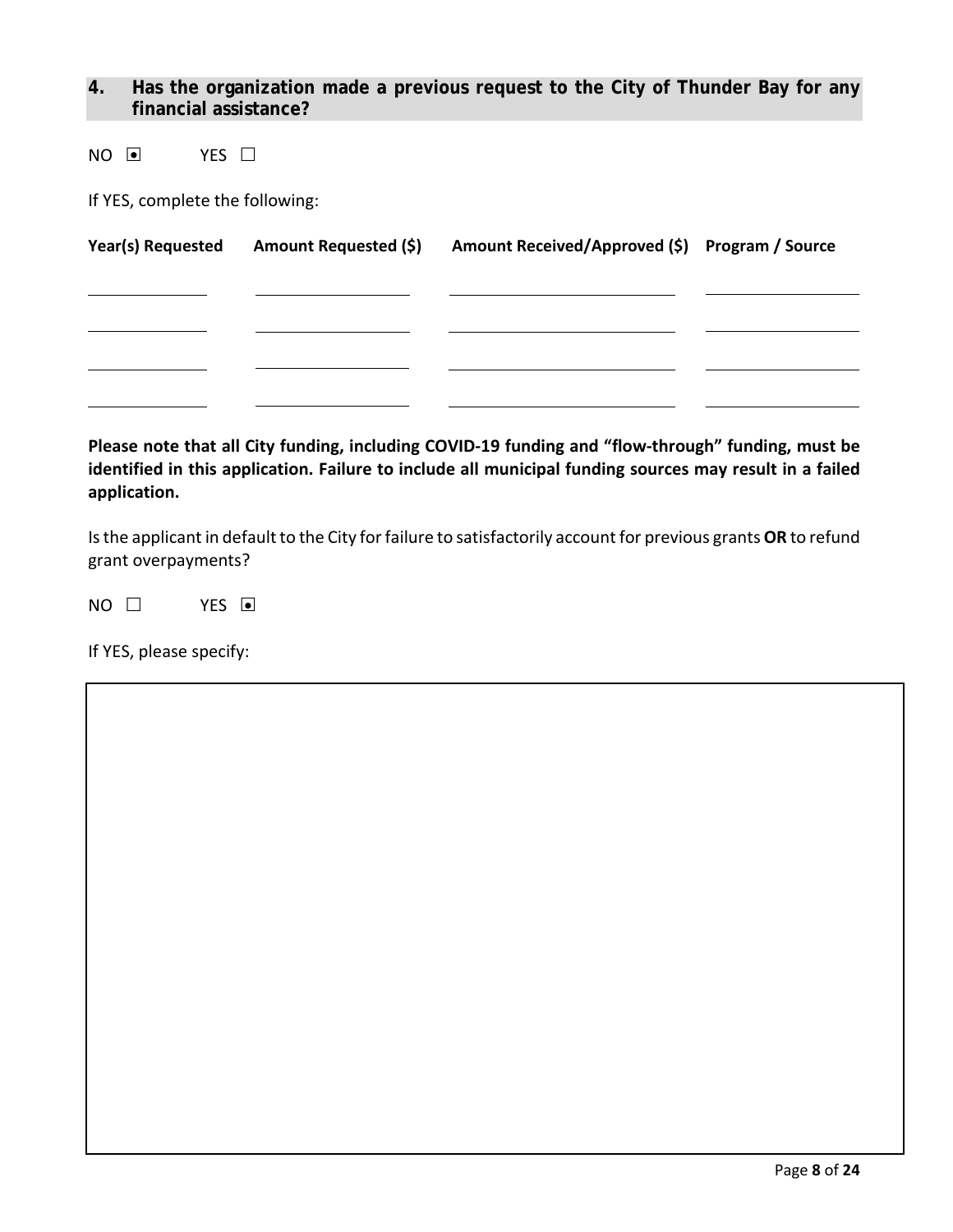#### **5. Organizational Information**

Briefly describe the history and operation of your organization. *Note: Attachments may be included.*

| Does your organization have an annual membership*? | <b>NO</b><br>$\mathsf{L}$ | YES <b>O</b>  |
|----------------------------------------------------|---------------------------|---------------|
|                                                    |                           |               |
| Is there an annual membership fee?                 | $NO$ $\Box$               | YES $\square$ |
| If YES, how much?<br>\$<br>year                    |                           |               |

\* *Membership refers to member benefits and should not be confused with participants, clients, etc.*

#### **6. Intended Use of Grant**

**A. Please provide an overview of the intended use of the grant.** *Note: Attachments may be included*.

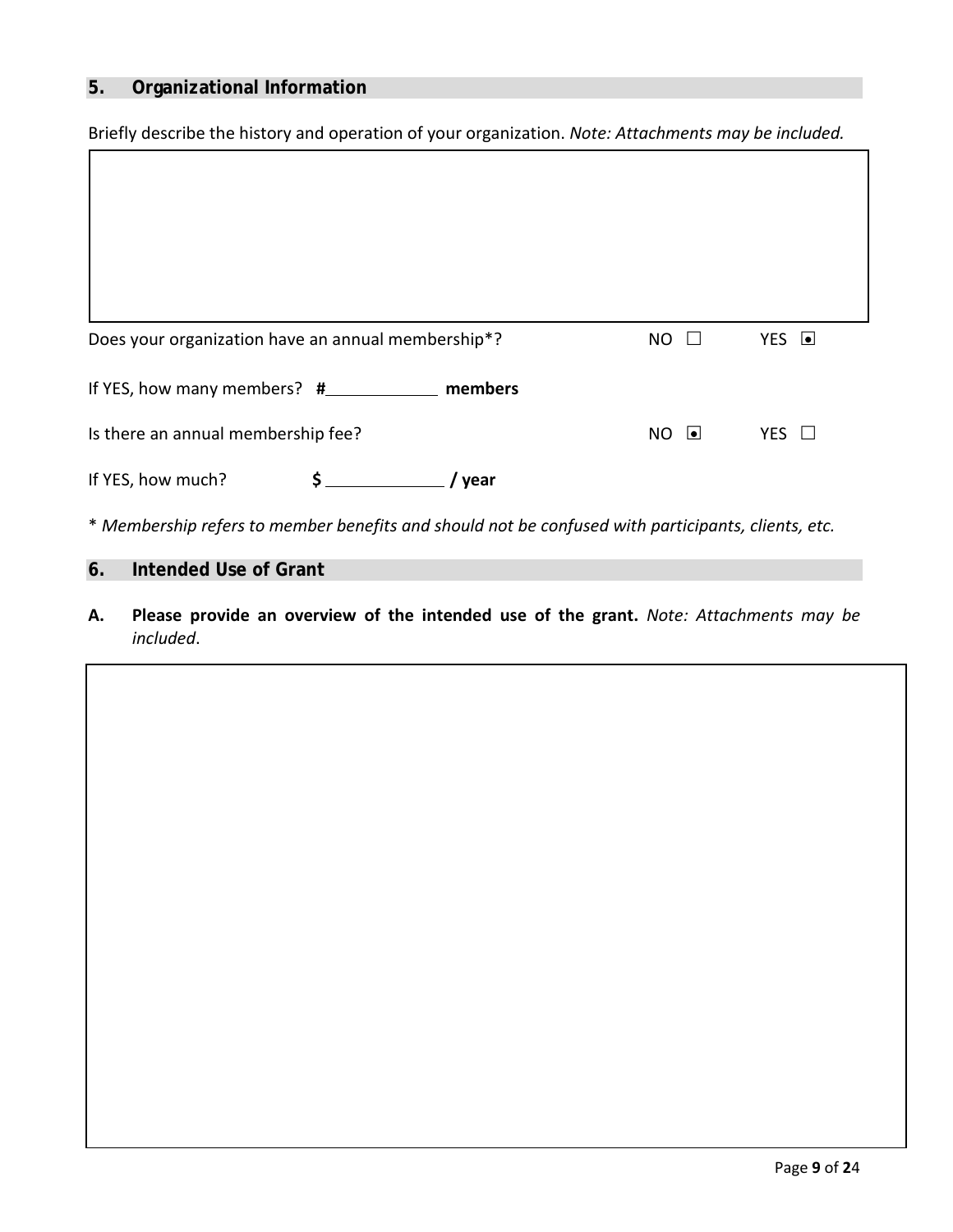**B. What specifically will the grant cover?** *Note: Attachments may be included. Please ensure that the response aligns with the submitted budget statement.*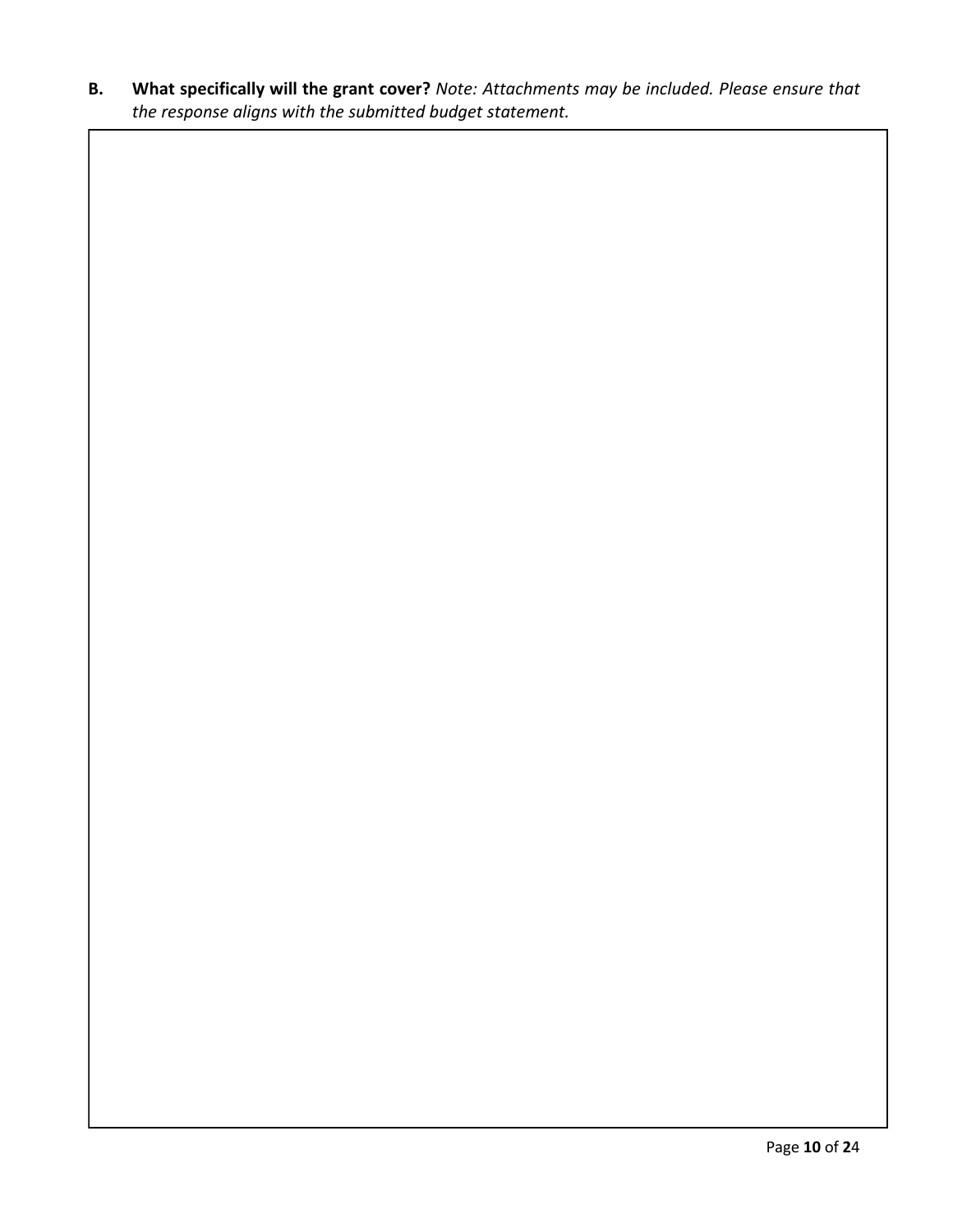**C. Provide a list of who will benefit from the operations/activities covered by the grant.** *Note: Attachments may be included.*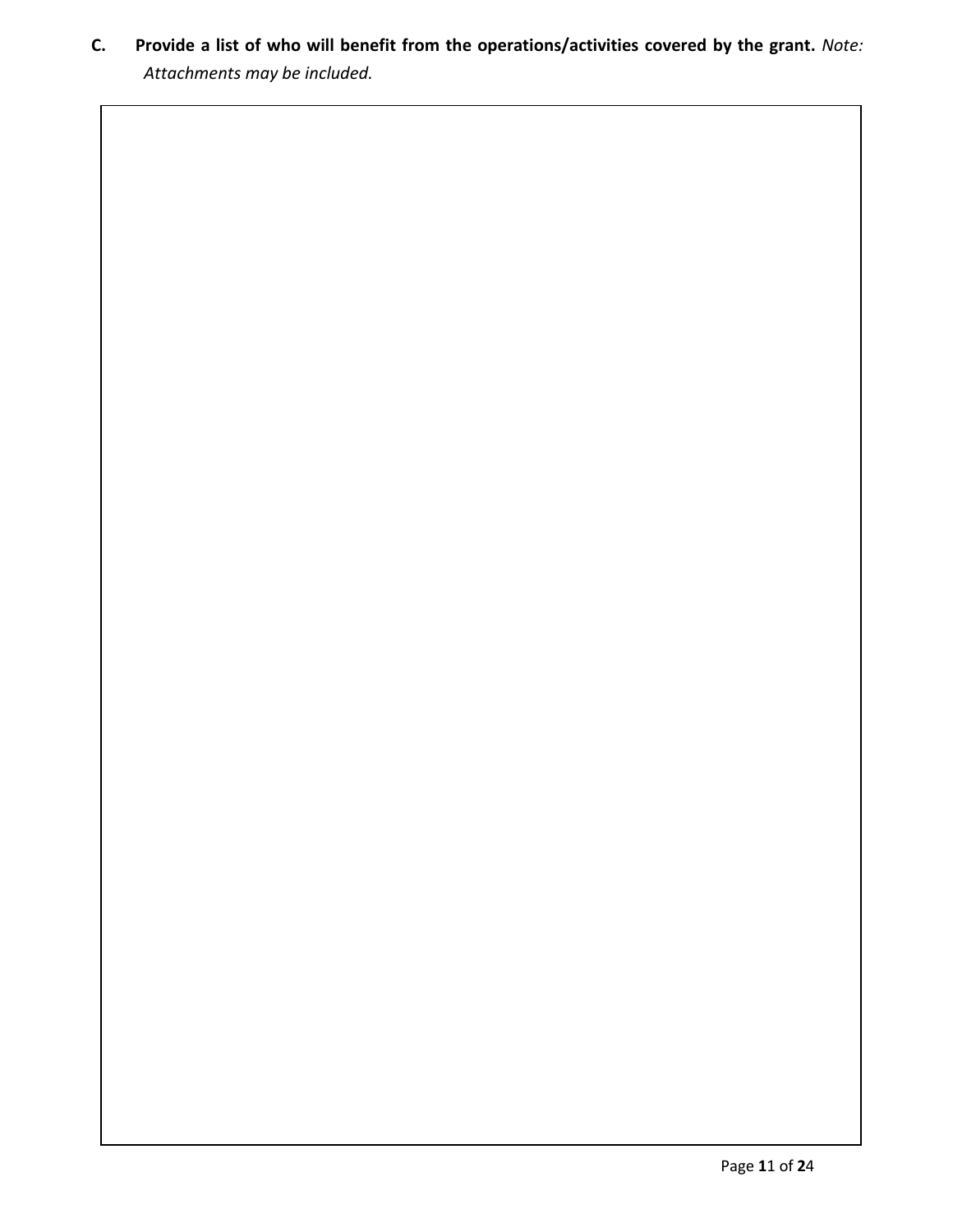**D. Why isthere a need forthe organization in the community? Do others provide a similar service?**

**If yes, how are you different? Be advised, applicants should reference the City's Strategic Plan, along with the Community Safety and Well-Being Plan, Youth Services Plan or Inspire Thunder Bay Culture Plan where applicable.** *Note: Attachments may be included.*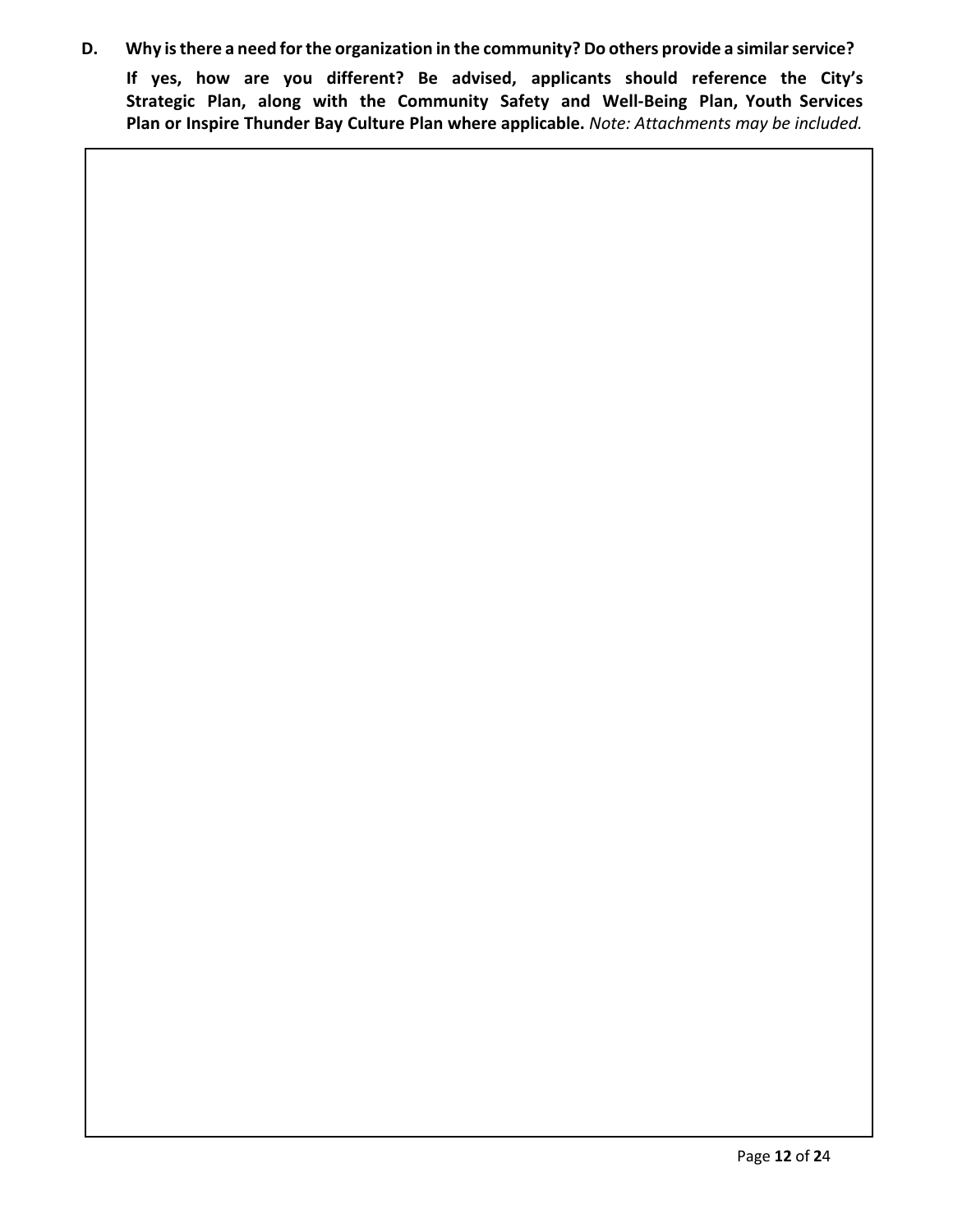**E. Complete the following table.** *Note: Attachments may be included.*

#### **2023 FUNDING SOURCES**\*

*Grants NOT including Community, Youth & Cultural Funding. Do not include other revenues such as sponsorships/donations.* 

| Funding Name/Provider \$ Amount Requested | \$ Amount Confirmed | <b>Requested Term</b> |
|-------------------------------------------|---------------------|-----------------------|
|                                           |                     |                       |
|                                           |                     |                       |
|                                           |                     |                       |
|                                           |                     |                       |
|                                           |                     |                       |
|                                           |                     |                       |

*\* Please note that all organizational funding sources should be identified for the fiscal year(s) requested in the funding term. Attach additional funding sources, if necessary.*

*\* All funding sources noted above must be included in the Community, Youth & Cultural Budget Statement form (Community and Youth applications only) or CADAC Arts & Heritage Financial and Statistical Forms (Cultural applications only).*

**F. How does the organization anticipate its need for City funding changing beyond the term of this application? Provide details in the space below.** *Note: Attachments may be included.*

Maintain  $\square$  Increase  $\square$  Decrease  $\square$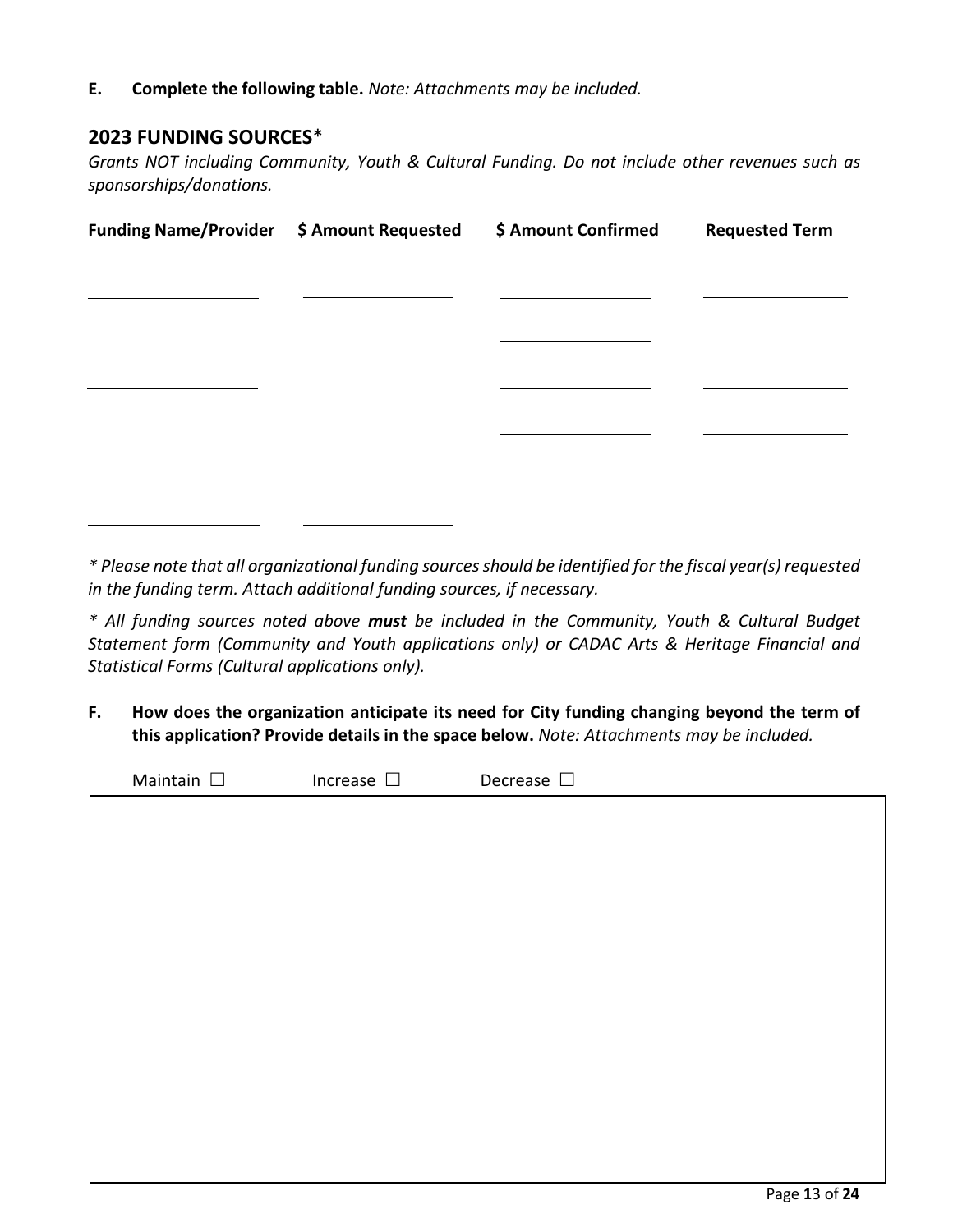**G. Describe the organization's main fundraising activities outside of grants.** *Note: Attachments may be included.*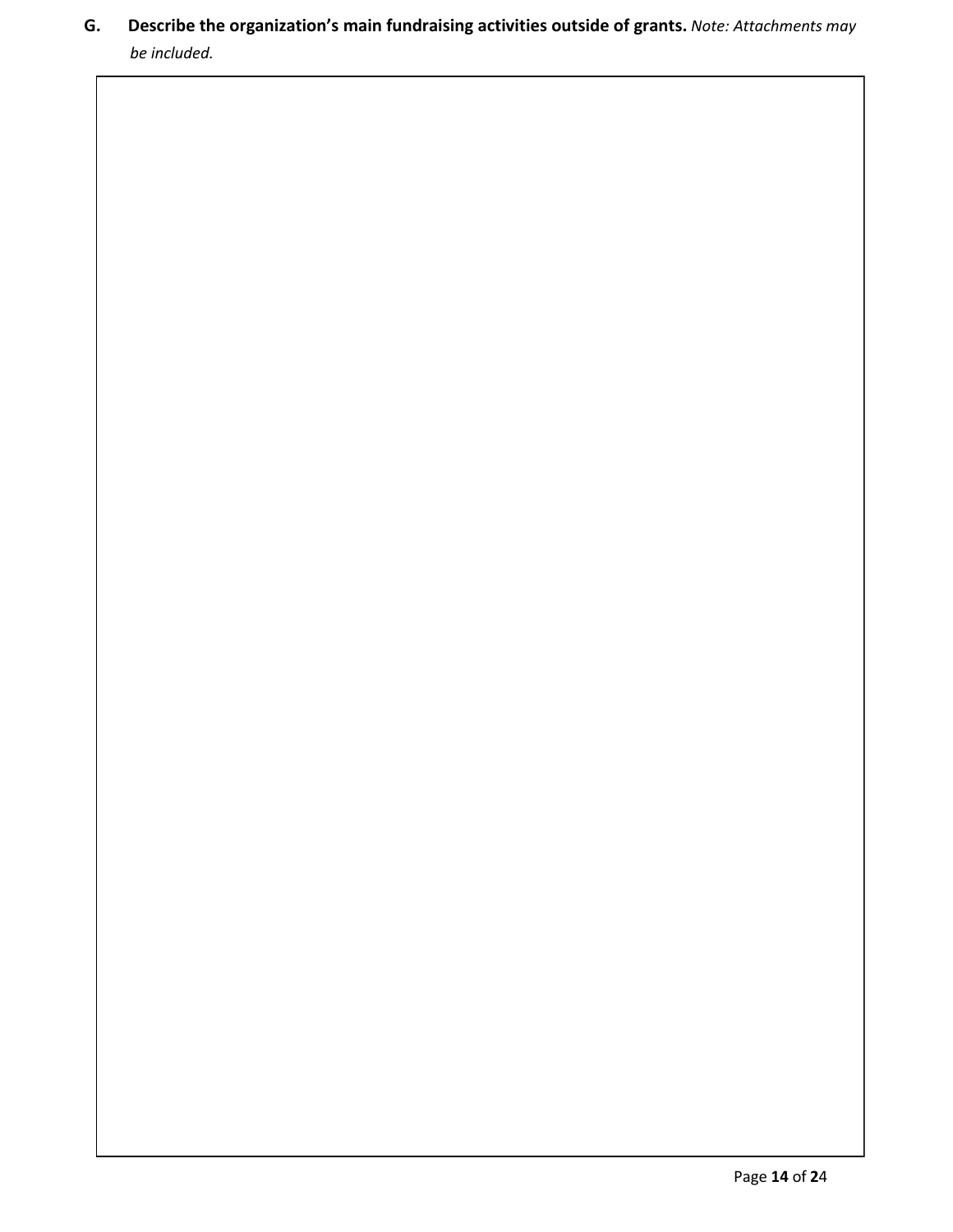#### **7. Involvement & Oversight**

**A. Who is involved? Please be sure to include any community partners.** *Note: Letters of endorsement may be included with the funding application.*

**B. Who are the key individuals responsible for the success of the organization's operations? Please describe their involvement and any relevant experience or qualifications.** *Note: Attachments may be included.*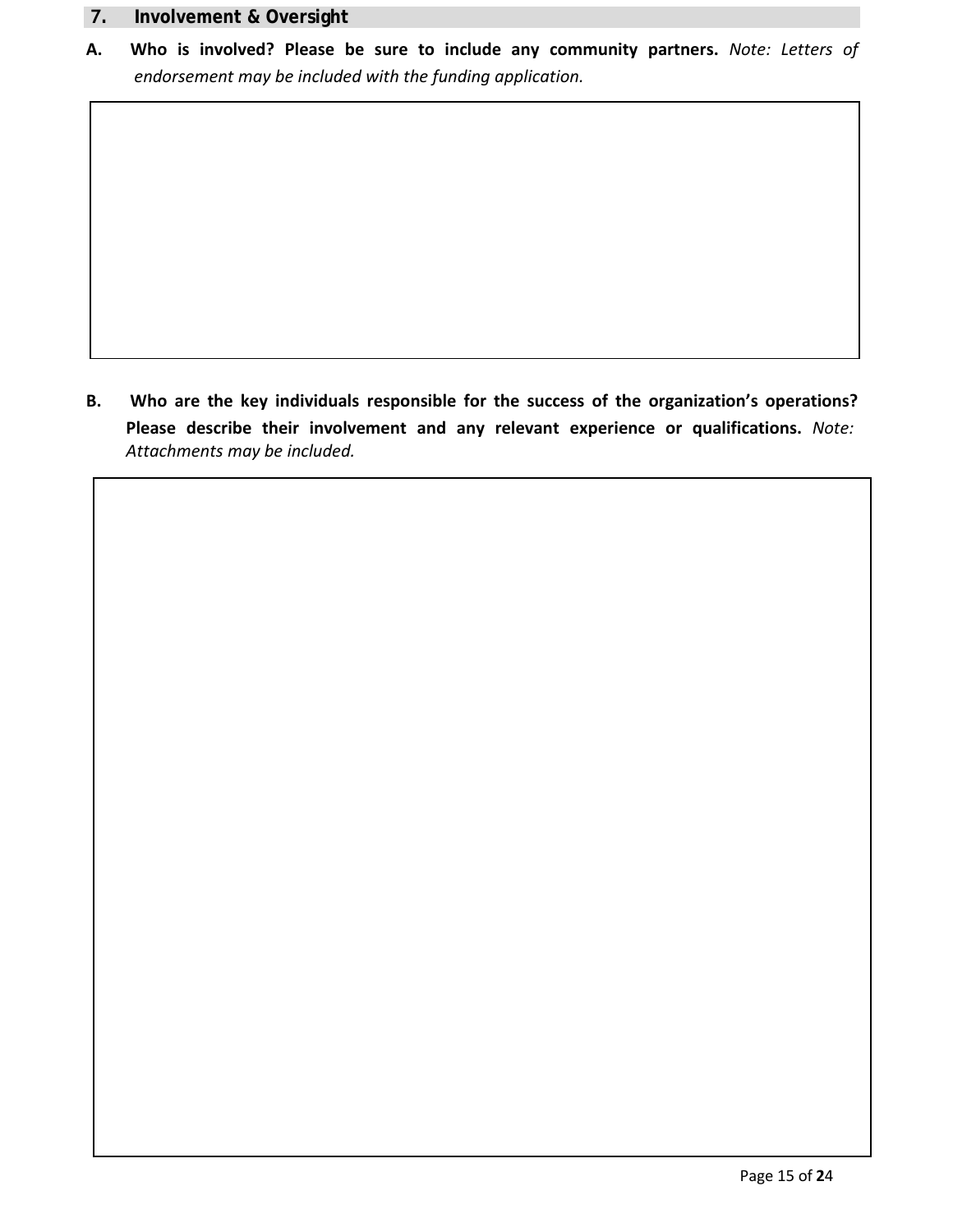#### **C. What are the community and economic impacts of the operations/activities covered by this grant? How will you measure\* this?** *Note: Attachments may be included.*

*\*Measurement tools may include growth percentage, exit survey, economic impact assessment tools, etc.*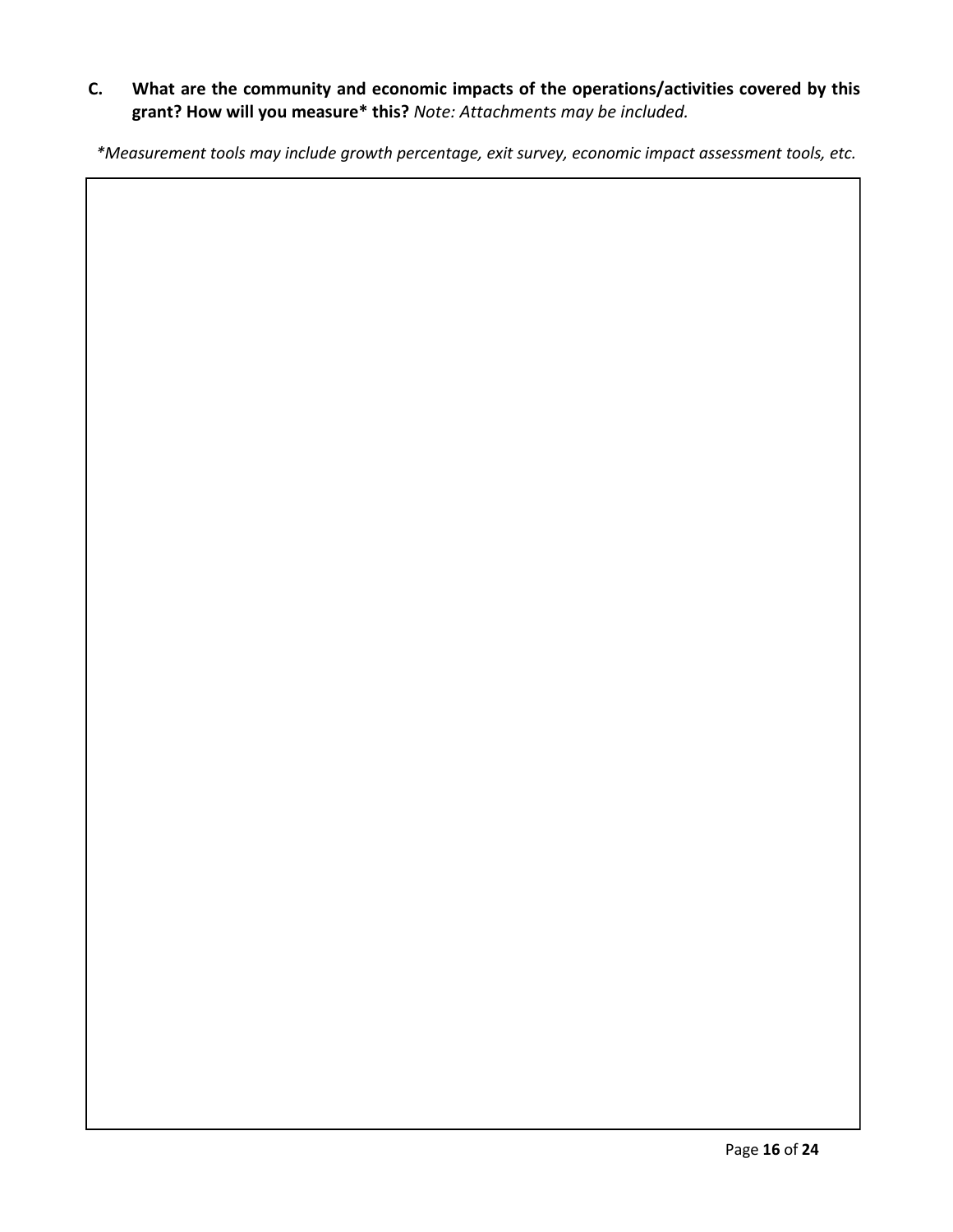#### **8. Organizational Statistical Information**

|                                                                                     | 2021<br>Actual<br>Prior year | 2022<br>Estimate<br>Current year | 2023<br>Projected<br><b>Funding year</b> |  |  |  |  |
|-------------------------------------------------------------------------------------|------------------------------|----------------------------------|------------------------------------------|--|--|--|--|
| <b>Number of Employees* (Paid/Unpaid)</b>                                           |                              |                                  |                                          |  |  |  |  |
| FT Executive/Administrative                                                         |                              |                                  |                                          |  |  |  |  |
| <b>FT Frontline</b>                                                                 |                              |                                  |                                          |  |  |  |  |
| PT Executive/Administrative                                                         |                              |                                  |                                          |  |  |  |  |
| PT Frontline                                                                        |                              |                                  |                                          |  |  |  |  |
| *Identify executive management/administrative positions versus frontline positions. |                              |                                  |                                          |  |  |  |  |
| <b>Number of Participants/Clients/Audience</b>                                      |                              |                                  |                                          |  |  |  |  |
| Participants/Clients/Audience*                                                      |                              |                                  |                                          |  |  |  |  |

*\*Total # of participants/audience/clients that use the program/service per year. Be sure to include how this number is determined, e.g. registered programs, # people per day x # of days, etc.*

**Describe the organization's participants, clients, and/or target audience.** *Note: Attachments may be included.*

#### **Volunteers (Unpaid)**

Total Number of Volunteers

Total Annual Volunteer Hours\*

Hours of Operation

*\*Total annual hours worked by all volunteers.*

**Explain any changes in staffing, volunteers, or participation.** *Note: Attachments may be included.*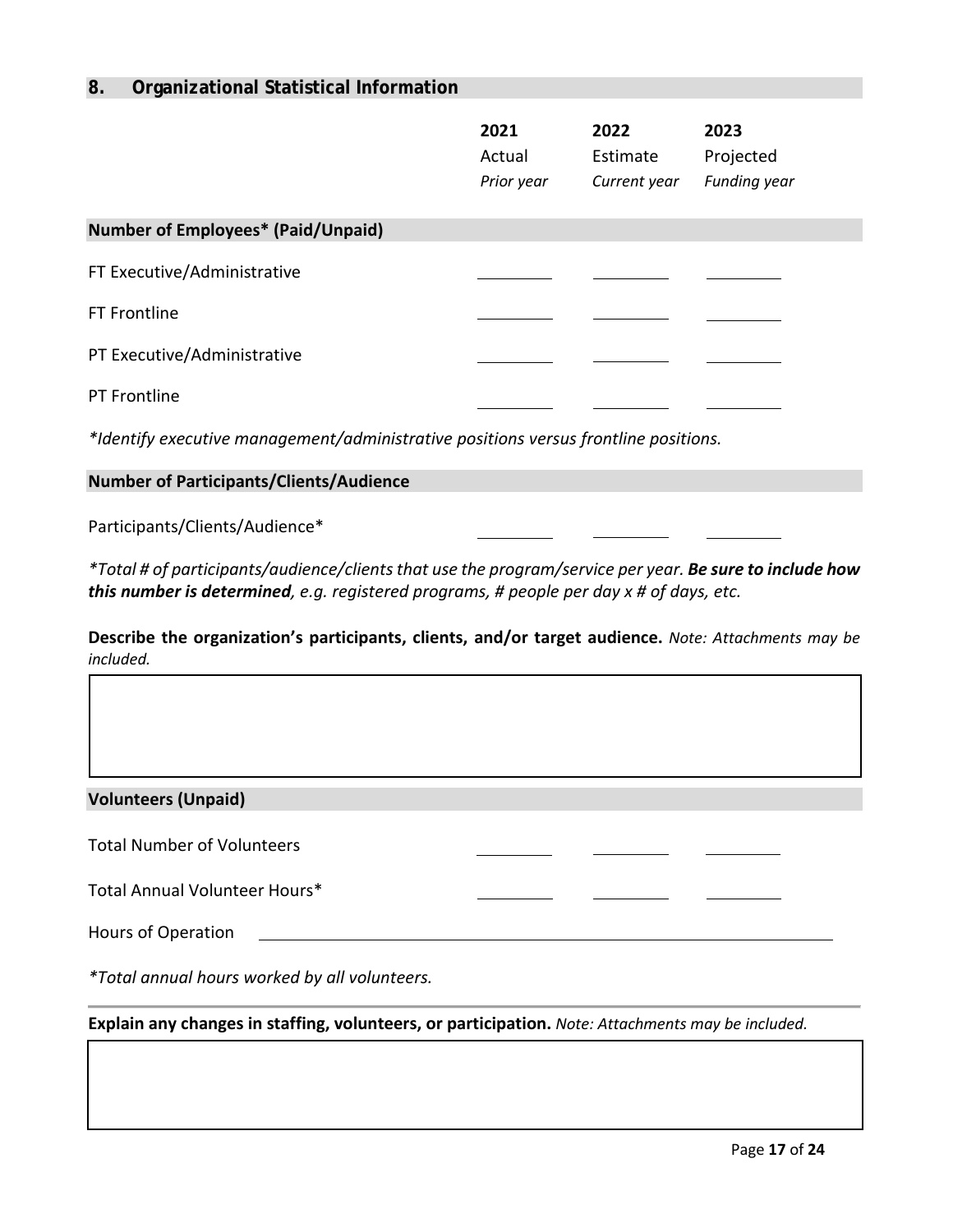#### **9. Geographic Scope of Organization**

#### **Does the applicant conduct activities outside the City of Thunder Bay?**

NO O YES O

If YES, what percentage of activities occur outside City limits? **%** 

*Note: City of Thunder Bay funds cannot be used toward activities located outside the municipality.* 

**10. Board of Directors Information**

**Board President Name:** <u> 1989 - Johann Barbara, martxa alemaniar a</u>

**Board President Email:**

Also, please provide below the organization's **current Board of Directors membership list**. *Note: Attachments may be included.*

| <b>Board Director Name</b>           | <b>Board Position Title</b> |                                                                                                                      |           | <b>Director Resides within City Limits</b> |
|--------------------------------------|-----------------------------|----------------------------------------------------------------------------------------------------------------------|-----------|--------------------------------------------|
|                                      |                             |                                                                                                                      | <b>NO</b> | YES                                        |
|                                      |                             | <u> 1989 - Johann Barn, mars eta bainar eta idazlea (</u>                                                            | NO        | YES                                        |
|                                      |                             | <u> 1989 - Johann Barn, mars ann an t-Amhain Aonaich an t-Aonaich an t-Aonaich ann an t-Aonaich ann an t-Aonaich</u> | <b>NO</b> | YES                                        |
|                                      |                             | the control of the control of the control of the control of the control of the control of                            | NO        | YES                                        |
|                                      |                             |                                                                                                                      | <b>NO</b> | <b>YES</b>                                 |
|                                      |                             |                                                                                                                      | NO        | YES                                        |
|                                      |                             |                                                                                                                      | <b>NO</b> | YES                                        |
|                                      |                             |                                                                                                                      | <b>NO</b> | <b>YES</b>                                 |
|                                      |                             | the control of the control of the control of the control of the control of the control of                            | <b>NO</b> | <b>YES</b>                                 |
|                                      |                             | the control of the control of the control of the control of                                                          | <b>NO</b> | <b>YES</b>                                 |
| How frequently does your board meet? |                             | Monthly                                                                                                              |           |                                            |
|                                      |                             | Quarterly                                                                                                            |           |                                            |
|                                      |                             | Other                                                                                                                |           |                                            |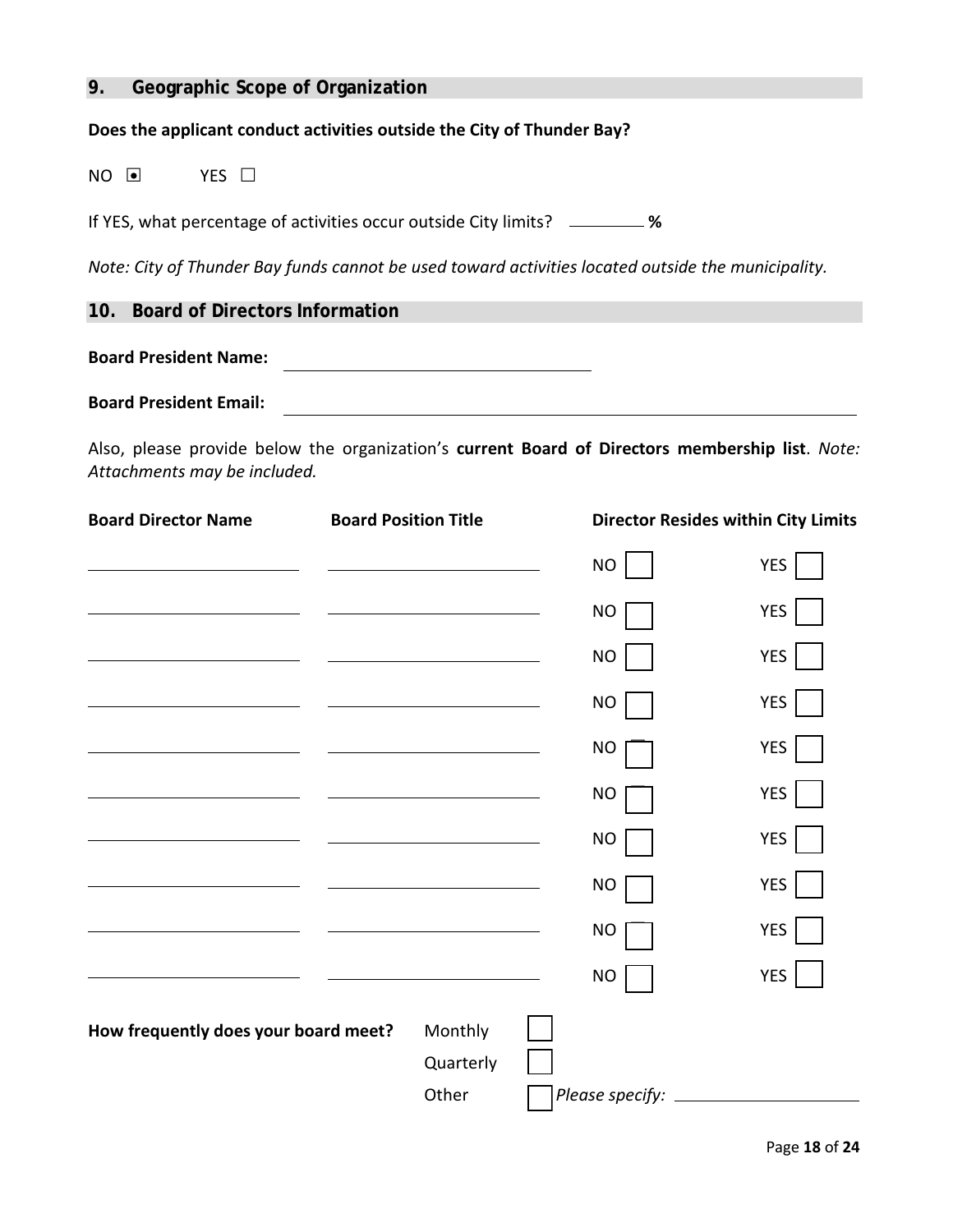#### **Is the Board independent<sup>\*</sup>?** NO **O** NO **O** YES □

*\**A Board of Directors should be independent of management so that it may be objective when monitoring and assessing management's activities. The majority of the Board's members should be independent. "Independent" is free from any interest, business, or other relationship with the organization that could, or could be perceived to, interfere with the person's ability to act in the organization's best interest, and also be independent of management. For example, the Board member:

- Is not a compensated employee of the organization;
- Does not receive compensation or other payment from the organization as an independent contractor;
- Does not receive, directly or indirectly, material financial benefits from the organization; and
- Is not a spouse, sibling, parent, or child of any individual who is employed by, or receives compensation or other material benefits, from the organization.

#### **11. Organizational Status**

*For first-time applicants:* 

**Please provide the mandate of your organization and attach a copy of your organization's constitution, by-laws, and/or letters patent.**

| Is your organization a registered charity?    | NO. | ⊣ ● I<br>YFS |
|-----------------------------------------------|-----|--------------|
| Incorporation Number / Charitable Tax Number: |     |              |
| Date Formed:                                  |     |              |
| Date Incorporated:                            |     |              |

*For all other applicants:* 

**Please provide any updates to your organization's constitution, by-laws, and/or letters patent, as necessary.** *Note: Attachments may be included.*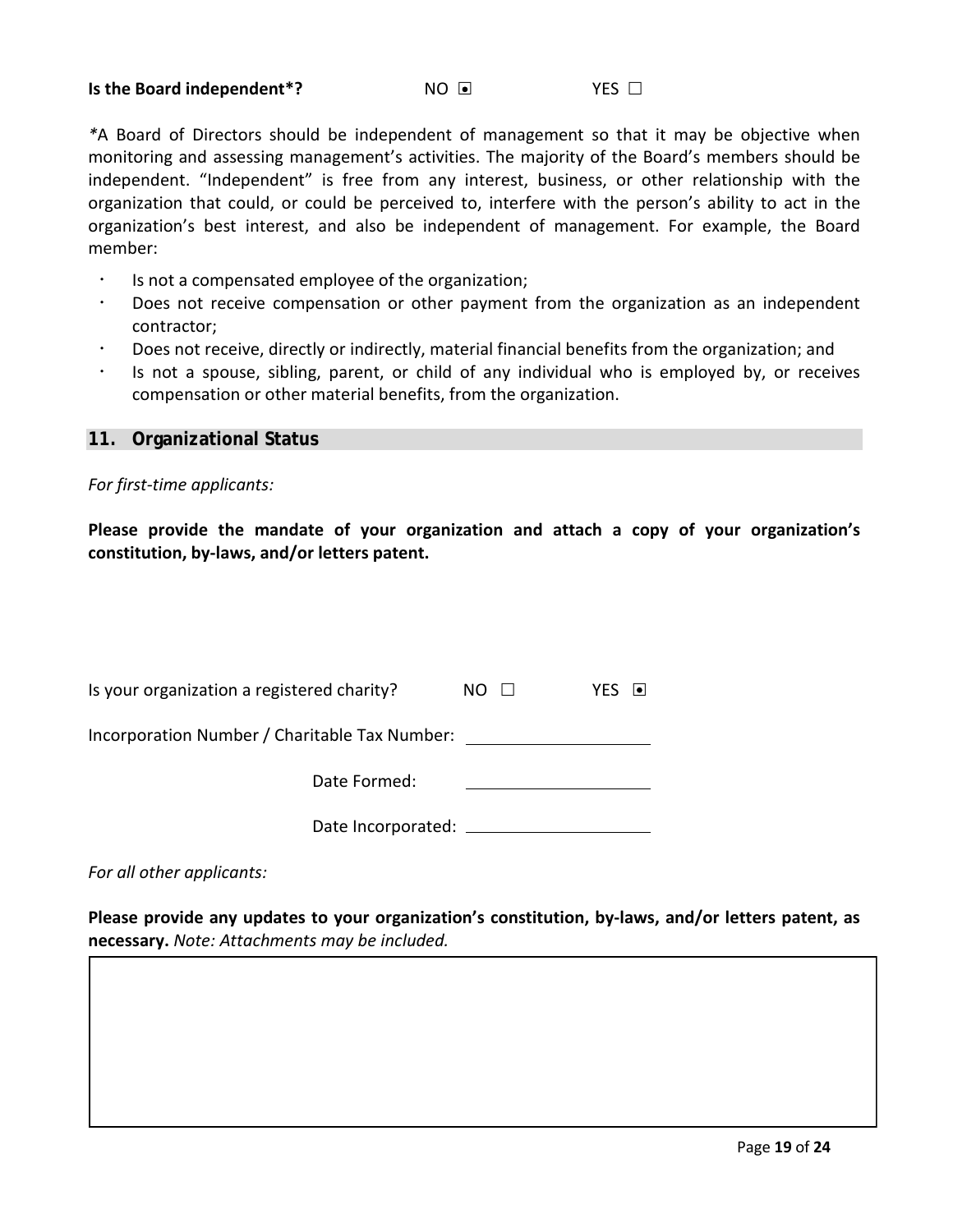#### **12. Supporting Documentation**

*Required for all Community and Youth applicants:* 

 **Budget Statement**, available via the [Community, Youth & Cultural Funding Program webpage](https://www.thunderbay.ca/en/city-hall/community-youth-and-cultural-funding.aspx) (refer to page 5 of this application for additional details)

**Financial Statements** (refer to page 4 of this application for additional details)

**Signed Board Resolution Approving Application for Funding Assistance**

#### *Required for all Cultural applicants:*

 **CADAC Arts & Heritage Organization Financial & Statistical Forms** in lieu of the Budget Statement, available via the [Community, Youth & Cultural Funding Program webpage](https://www.thunderbay.ca/en/city-hall/community-youth-and-cultural-funding.aspx) (refer to page 5 of this application for additional details)

**Financial Statements** (refer to page 4 of this application for additional details)

**Signed Board Resolution Approving Application for Funding Assistance**

*Required for first-time applicants, in addition to the above documents:* 

 **Organization's Mandate Organization's Copy of Constitution, By-laws, or Letters Patent**

#### **13. Application Authorization**

*The signatures of two (2) principal officers of the organization will serve as authorization for this application. Please read through and initial the statements included below, then sign.* 

#### **Initials Required Below**

*Typed initials are allowed.* 

We certify that, to the best of our knowledge, the information provided in this Financial Assistance Request is accurate, complete, adheres to the established terms and conditions, and is endorsed by the organization which we represent. **Initial1** \_\_\_\_\_ **Initial2** \_\_\_\_\_

We acknowledge that the granting of funds in any given year is not a commitment by the City of Thunder Bay to continue such assistance in future years. **Initial1** \_\_\_\_\_ **Initial2** \_\_\_\_\_

We hereby declare that we understand and agree to the appeals process for the Community, Youth & Cultural Funding Program Operating & Sustaining Grant, and further understand that program applicants **may not** make a deputation or presentation to City Council or any Committee of Council in relation to this funding request. **Initial1** \_\_\_\_\_ **Initial2** \_\_\_\_\_

We have reviewed and can confirm that the items listed in the checklists located on pages 2 through 4 of this application package and *Section 12: Supporting Documentation* within the application have been included. **Initial1** \_\_\_\_\_ **Initial2** \_\_\_\_\_

Should our application be incomplete, we acknowledge that the submitted application will be deemed ineligible to continue with the review process. **Initial1** \_\_\_\_\_ **Initial2** \_\_\_\_\_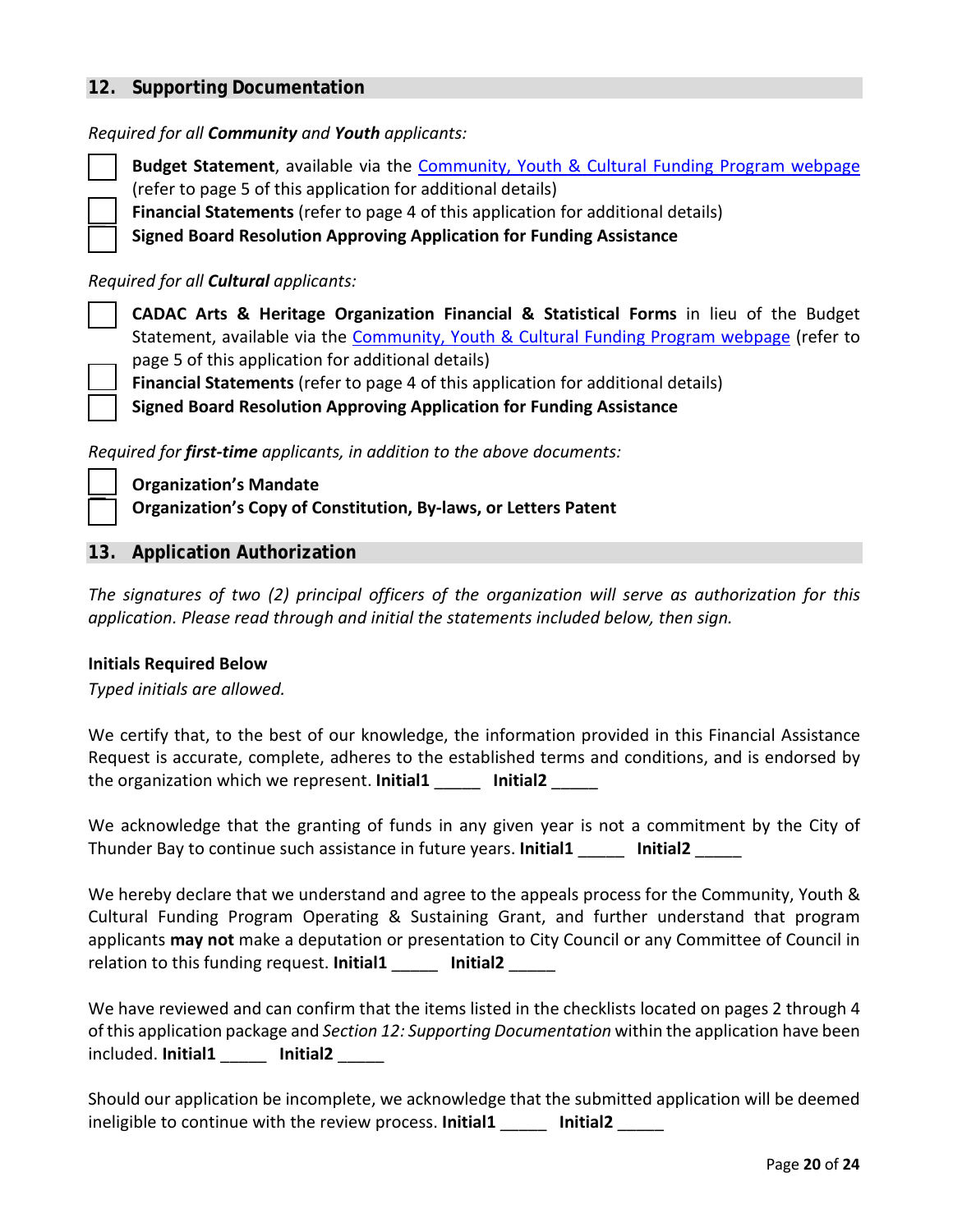#### **Signatures Required Below**

*A typed name will suffice, should the principle officer(s) not have access to an electronic signature.*

**Name Date Signature Date** 

**Name Date Date**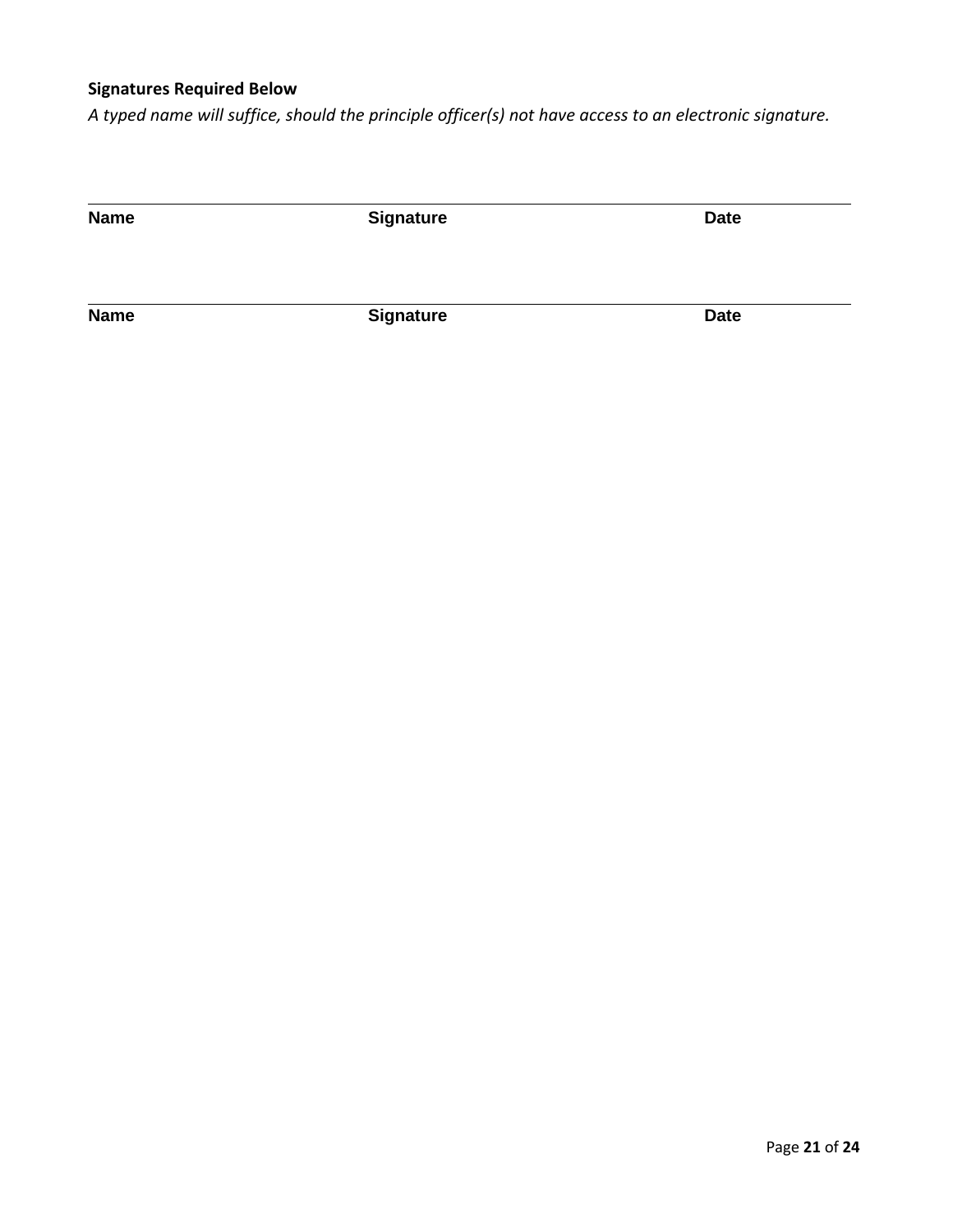## **GRANT TERMS & CONDITIONS**

#### **1. Definitions**

"Applicants" means the organization/group or artist who submits the application to the City of Thunder Bay;

"City" means the City of Thunder Bay; and

"Recipient" means the artist or organization/group who has submitted this application, has agreed to be bound by these terms and conditions, and has been awarded a grant by the City of Thunder Bay.

#### **2. Acknowledgement of Funding**

The Recipient shall acknowledge the support of the City of Thunder Bay through the Community, Youth & Cultural Funding Program in all advertising, publicity, signage, and plaques relating to the organization to which funds are granted. The Recipient shall not hold the City as a partner or otherwise responsible for any obligations relating to the organization.

Likewise, the organization acknowledges that the operation funded by this grant shall not be represented as a City operation, and that the organization does not have the authority to hold itself out as an organization of the City in any way, the only relationship being that the City has approved and granted financial assistance to the Organization.

#### **3. Purpose of Grant**

Grants shall only be used for the purposes outlined in the letter of approval and any attachments thereto. Changes in the proposal shall only be made with the City's written approval.

If the operations/activities proposed in this application are not commenced **or** are not completed and there are remaining City funds, such funds will be returned to the City.

#### **4. Assignment of Grant**

Neither the Applicant nor the Recipient shall assign the application or Grant, respectively, without the prior written consent of the City.

#### **5. Disposal of Assets**

The Recipient shall not sell, lease, or otherwise dispose of assets purchased in whole or part with City funds, without prior written consent of the City.

#### **6. Repayment of Grant**

The Recipient shall, at the request of the City, repay to the City the whole or any portion of the grant if the Recipient:

- i. Ceases operation;
- ii. Has knowingly provided false information in the application;
- iii. Uses the funds for purposes other than those detailed in the attachments thereto;
- iv. Breaches any of the provisions of the Human Rights Code, in the organization's operations/activities;
- v. Commences, or had commenced against them, any proceeding in bankruptcy or is adjusted as bankrupt.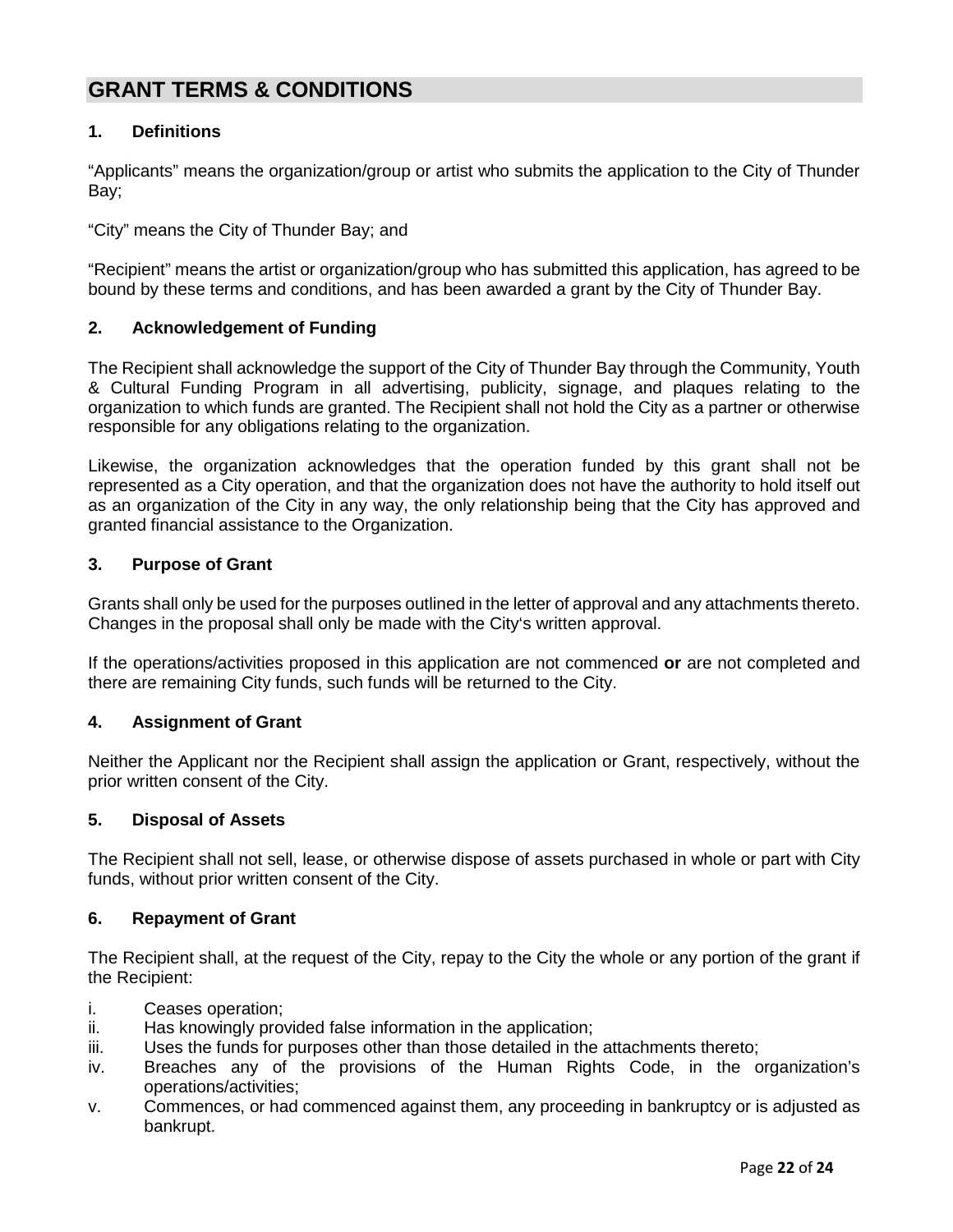Where required, the Grant shall be repaid by cheque, payable to the "City of Thunder Bay" and mailed to:

#### **Community, Youth & Cultural Funding Program – Recreation & Culture Division Community Services Department, City of Thunder Bay Victoriaville Civic Centre – Main Floor 111 Syndicate Ave. S. Thunder Bay, ON P7E 6S4**

The City reserves the right to demand interest on any amount owing by the Recipient to the City at the then-current interest rate charged by the City on accounts receivable.

#### **7. Accounting**

The Recipient shall keep and maintain all records, invoices, and other documents relating to the Grant in a manner consistent with generally accepted accounting principles and clerical practices, and shall maintain records for a period of three (3) years. The Recipient authorizes the City and its agents at all reasonable times to inspect and copy any records, invoices, and documents relating to the Grant, in the possession, or under control, of the Recipient.

#### **8. Limitation of Liability and Indemnification**

The Recipient agrees that the City shall not be liable for any damages, including, but not limited to, general, incidental, indirect, special or consequential damages, injury or loss of use, revenue or profit of the Recipient arising out of or in any way related to the organization or its activities. The Recipient agrees that it shall indemnify the City, its employees and agents, against all costs incurred as a result of a claim or proceeding related to the organization or its activities, unless it was caused by the negligence or wilful act of an employee of the City.

#### **9. Report**

If the Recipient does not submit an Operating Grant application in the year immediately following an approved Operating Grant allocation, e.g. 2022-2024, a post-grant report is required **within three (3) months** of the end of the funding term.

The City may require Recipients to submit interim progress reports upon request, as well.

#### **10. Copyright and Payment of Artists Fees**

Grants are conditional upon the Applicants' compliance with copyright laws and the appropriate payment of artist fees

#### **11. Additional Terms**

The City shall be entitled to impose such additional terms and conditions in its letter of approval, at its discretion.

#### **12. Consent to Release**

#### **Public Information**

The Applicant/Requestor acknowledges that all information, other than the information included in the Project Budget Statement, is public information. This public information shall be disclosed to such